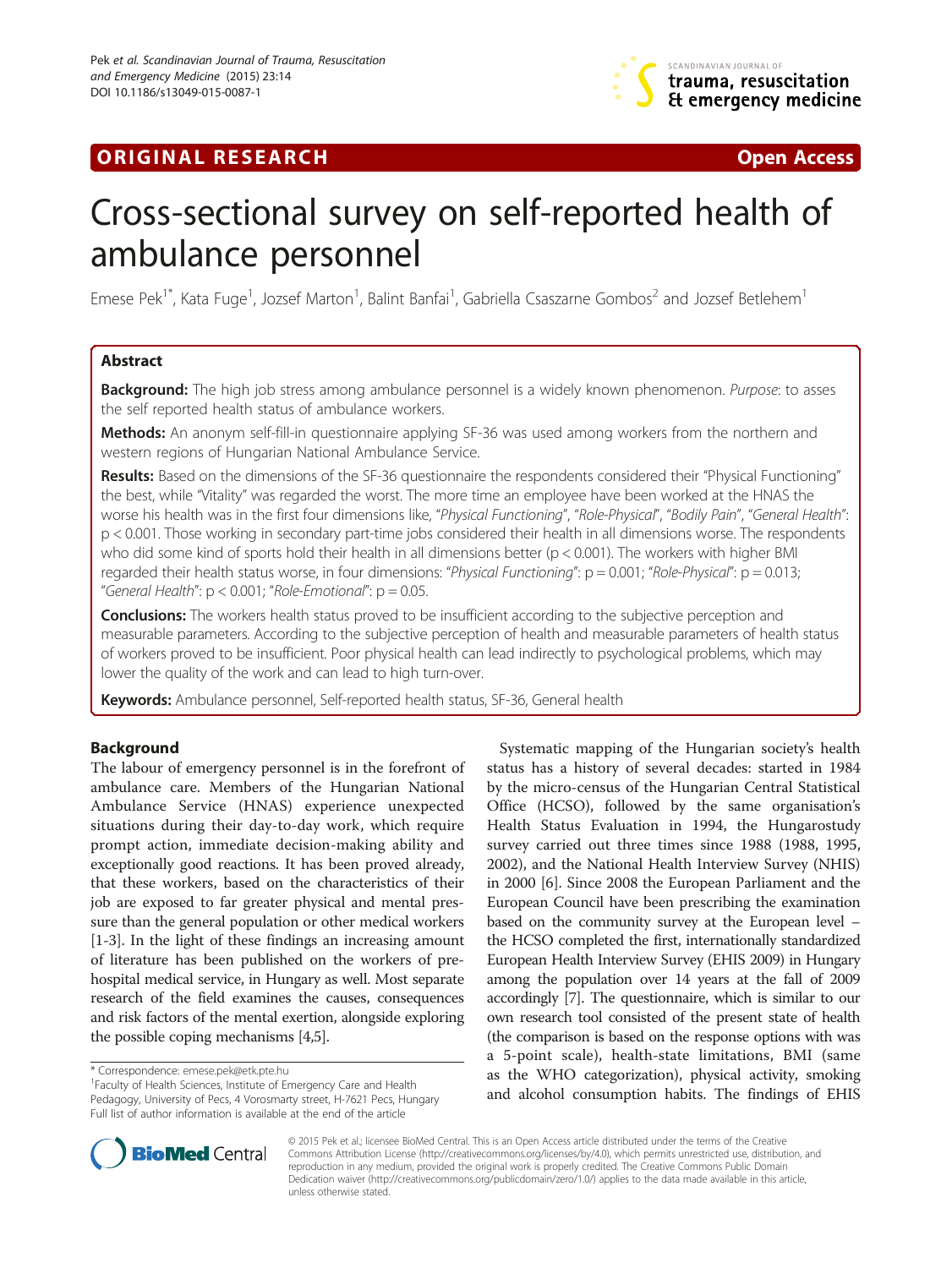2009 lead to the conclusion that more than half of the adult population is satisfied with their health status, which shows a declining tendency by the passing of time. 6.8% of the respondents claimed restrictions because of their health status; however, the majority is not limited in the smooth execution of everyday activities even in the case of chronic diseases. Results show a growing tendency of health-consciousness, and primary prevention proves to be increasingly important to the population as the majority of respondents regularly attend screening tests.

To date, several research covers the lifestyle, health status and social conditions of medical workers worldwide [[7-9\]](#page-7-0). Data from the Hungarostudy 2002 form the base of the 2008 publication "Are Medical Workers Healthier?" The research revealed that medical workers evaluated their own health status more satisfying compared to non-medical workers  $(p = 0.047)$ , and also that the prevalence of the examined diseases was lower among them (musculoskeletal diseases:  $p = 0.043$ ; heart diseases:  $p = 0.036$  [\[8](#page-7-0)]. A 2004 study covering specifically the health status of medical workers dealing with severe cases (patients of oncology and hospice wards) revealed that the incidence of addictions is much greater within the examined population than that of the Hungarian population or other medical workers [[9](#page-7-0)].

The first significant Hungarian study examining specifically the ambulance workers was carried out in 2005, covering only the Southern Great Plain Region [[10](#page-7-0)]. This cross-sectional survey  $(n = 407)$  claimed, that 70% of the respondents had body-mass index (BMI) over the normal range. Recognizing the gravity of the problem, a nationwide examination was carried out in Hungary in 2008 to collect more precise and demonstrative data, aiming to map subjective, self-reported health status of the workers at the HNAS [\[11,12\]](#page-7-0). Number of participants was 364. Self-destructive habits as a way of relaxation in a stressful life were highly represented within the sample: 415% of the respondents claimed to be a regular smoker. BMI of the study's respondents fell in the abnormal range in 75% of the cases. Furthermore, the study examined the factors influencing the evaluation of health status in detail, using statements such as regular physical activity improves the self-evaluation of health status. For later comparison, we have taken on board a number of elements with the same response options from researches also based on self-reporting questionnaire (part-time job, BMI, addictions). Focusing on problems rooted in emotional pressure and their overcoming, incidence of posttraumatic stress disorder (PTSD) within emergency care providers was examined first in Budapest (capital of Hungary) in 2008 [[4](#page-7-0)], then nationwide in 2010 [[5\]](#page-7-0). The latter study examined the addictions as a coping mechanism of PTSD as well. Both studies revealed that PTSD is indeed present among members of the HNAS, and the respondents'

gender ( $p = 0.003$ ) and the experience of extremely tragic cases during work ( $p = 0.001$ ) also have large influence on the pathomechanism. Medication- and drug usage was reassuringly low among PTSD-affected workers, while the incidence of addiction-related habits showed no relationship to the presence or degree of PTSD either.

Most international scientific literature covering the health status of ambulance workers has been primarily focused on the mental exertion [\[13](#page-7-0)-[16](#page-7-0)]. It is well known that the helping (assisting) professions are considered high-risk population for mental illness regarding every part of their daily work. They have to deal with the high degree of stress and traumatic experiences, and processing these experiences have large burden on them [[17](#page-7-0)-[19\]](#page-8-0). A 2004 British study [[20](#page-8-0)] examining the PTSD presents among assistive medical attendants revealed that the prevalence of the disease is higher among ambulance workers than among emergency department members  $(p < 0.05)$ . From the gender perspective – in line with previous literature findings – the male respondents were dominant in the study ( $p < 0.005$ ). Incidence of the PTSD is proved to be higher within the assistive medical personnel than within the average population, and prevention and well-timed treatment of the disease is an extremely popular topic of the international scientific literature [[21-24\]](#page-8-0). It is now proved that the risk of physical injuries is exceedingly high in the aforementioned group, thus a considerable amount of literature has been published specifically on the workers' physical and musculoskeletal status of health. Among them there are also some that specifically examine the development of musculoskeletal complaints in the context of PTSD and suffered trauma [[25](#page-8-0)]. A 2005 study [\[26\]](#page-8-0) from the University of Pittsburgh demonstrated the back injuries and the risk factors of chronic back pain among ambulance workers. In the same year, the Swedish emergency service personnel were examined in terms of disorders of the neck-shoulder and low-back region [\[27\]](#page-8-0). Both studies revealed an approximately 50% incidence-rate of these complains. Another study claim that 76.9% of the Japanese ambulance workers suffer from back- and neck pain [[28](#page-8-0)], while the same ratio in the United States of America is 48% [[24](#page-8-0)]. Self-evaluation of health status is therefore a complex category, which cannot be detached from the use and evaluation of the health dimensions [\[29\]](#page-8-0).

In light of all the above, the aim of this study is to assess the physical and mental health status of the Hungarian ambulance workers (based on their subjective self-evaluation), using an internationally recognized, standardized and validated, generic assessment tool (SF-36) on a representative sample. Furthermore, we intended to compare our results with the already existing Hungarian and international indicators describing the health status of the general population and the ambulance workers.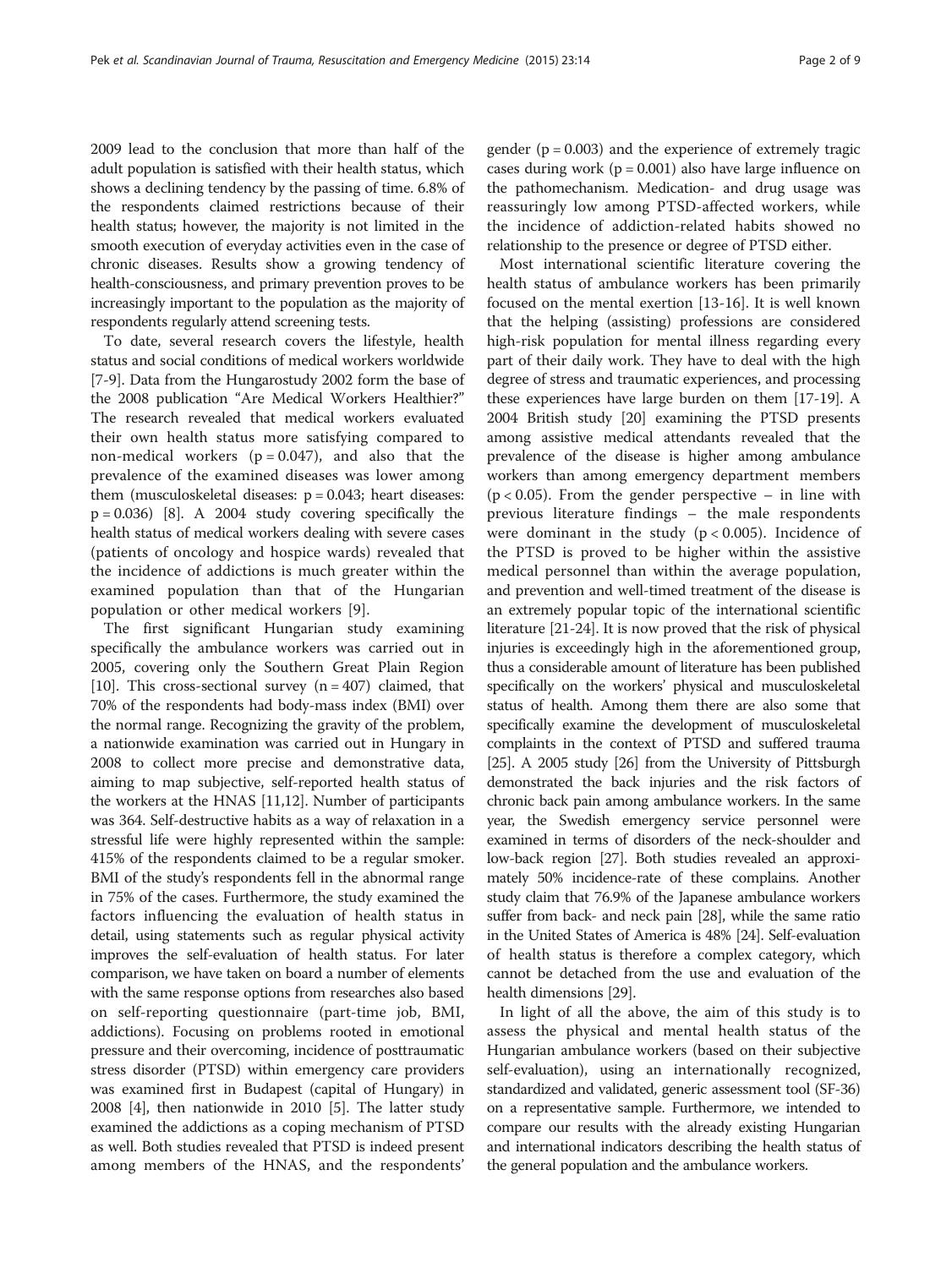## **Methods**

The representative, cross-sectional research work was carried out between October and December 2012, following the collection of all required written permissions (by the Director General and the regional directors of the HNAS), in compliance with the ethical standards, at the ambulance stations of the Western Transdanubia and the North Hungary regions. The study covers the prehospital emergency service personnel of 65 ambulance stations in 6 counties of Hungary (Borsod-Abaúj-Zemplén, Heves, Nógrád, Győr-Moson-Sopron, Vas and Zala County). The sample we selected fully covered the Hungarian rescue workers population (both in kind of gender and position) [[30](#page-8-0)]. Apart from applying the ethical restrictions, each participant received information on the substance of the study and was allowed to ask questions regarding the research, all before the completion of the examination. Participants of the study were invited to fill out a questionnaire on a voluntary and anonym basis that consisted of standardized and self-developed questions. Altogether 1050 research tools were sent out by research assistants, who also took part in collecting the questionnaires. 980 pieces were returned, out of which 810 were evaluable. We excluded the incompletely filled questionnaires and those that did not meet the inclusion criteria (administrative employees and those who have worked less than one year at the HNAS) (See Figure 1). An essential part of the research tool used in the current examination was the Short Form-36 Health Survey Questionnaire (SF-36), which was validated in Hungary in 1999 by Ágnes Czimbalmos et. al., and which is based on the functional and perceptional health model [[31](#page-8-0)]. The psychometric tool contains 36 questions, and it is used in more than 50 countries as part of the International Quality of Life Assessment Project (IQOLA). The questions are designed to assess the respondents' opinion on their own health, by grouping the answers into 8 dimensions [[32](#page-8-0),[33](#page-8-0)]. These dimensions are the following: 1. Physical Functioning (PF): limitations in everyday physical activities – 10 items; 2. Role–Physical (RP): decrease of amount and duration of, completion through difficulties or overall omission of regular activities as a result of physical health  $-4$  items; 3. Bodily Pain (BP): pains of the body and their influence on work (at workplace and at home) – 2 items; 4. General Health (GH): evaluation of personal health, attitudes concerning health status  $-5$  items; 5. Vitality (VT): stamina, enthusiasm, weariness, tiredness – 4 items; 6. Social Functioning (SF): changes and intensity of relationship with friends and family due to physical or emotional problems – 2 items; 7. Role-Emotional (RE): decrease of amount and duration of, completion through difficulties or overall omission of regular activities as a result of emotional status – 3 items; 8. Mental Health (MH): nervousness, depression, calmness, peacefulness, sadness and depression, happiness – 5 items. First three elements of the 8 dimensions are assessing mainly the physical status, while the last three elements assess the mental state, with great reliability and validity (80-85%). The fourth and fifth dimensions play a role in both main variables (physical and mental health status) [[34\]](#page-8-0). The last question of the survey form does not belong to the aforementioned dimensions: Health Modification: changes in health status compared to the status one year prior – 1 item. Each dimension can take the value of 0 to

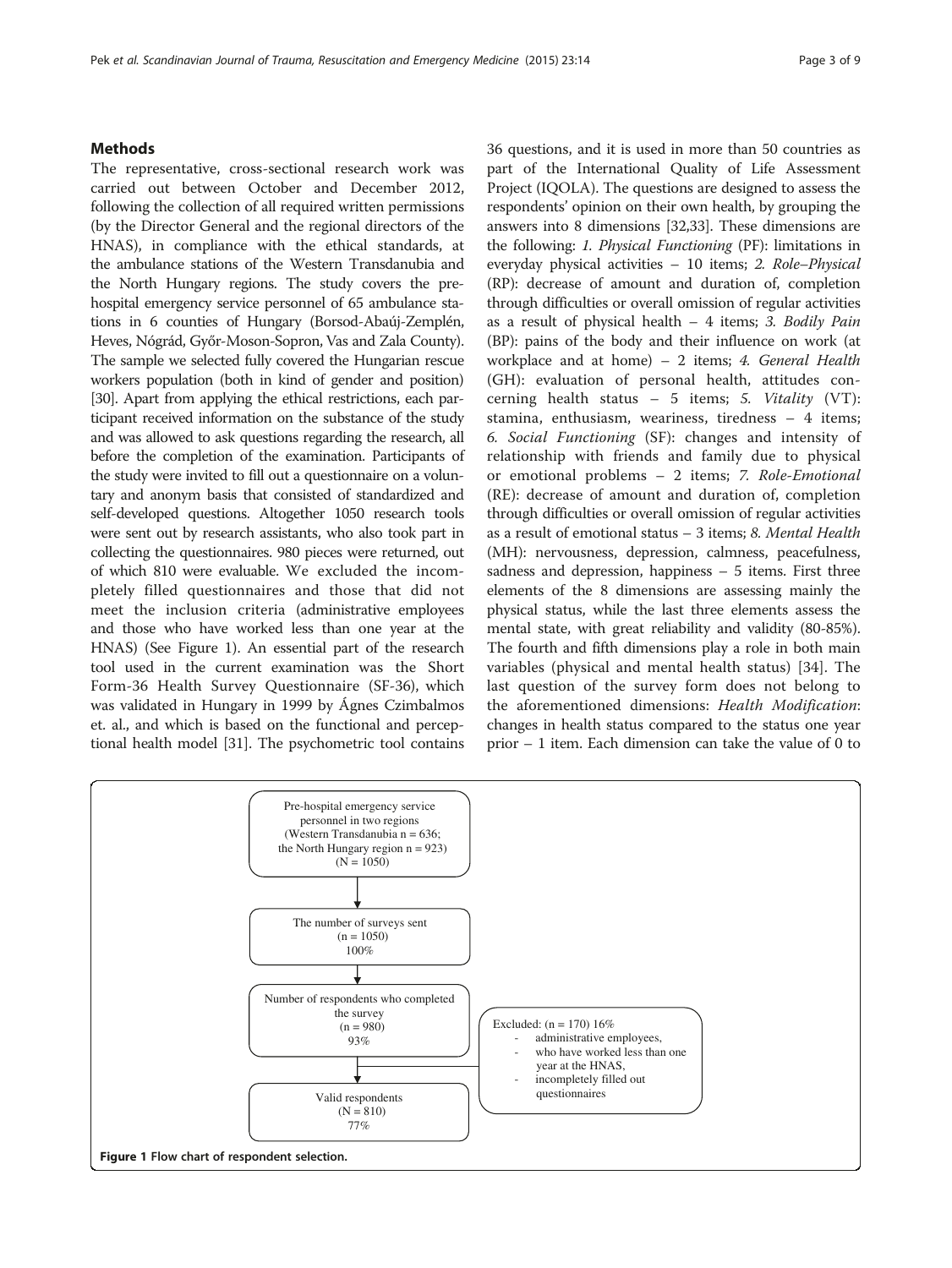100, the higher value representing the more favourable health status. Based on the resulting values it can be claimed, that the higher total score a respondent gains, the healthier he feels and the lower his limitations were. Further questions of the survey form examined the sociodemographic status, working habits, free-time activities, physical state of health and addictions. Resulting data was interpreted by descriptive- (average and frequency calculations) and coherence-revealing mathematicalstatistical analysis, by the help of SPSS 20.0 software. Relationship between variables was analysed by Chi-square test, and Mann–Whitney. Kruskal-Wallis test was carried out to prove if the difference or correspondence between variables was significant. Furthermore, correlation analysis and linear regression tests were completed. Results were considered significant in case of  $p \leq 0.05$ .

## Results

40 female and 770 male respondents provided assessable completed survey forms in this study  $(N = 810)$ : 517 persons from the North Hungary region and 293 persons from the Western Transdanubia region. Average age of respondents was 40 years. Regarding family status, 464 persons were married (57%), 158 respondents were living in a relationship other than marriage (19.5%), 64 persons were divorced (8%), and 2 persons were widowed (0.5%). Majority of respondents were living in a town (499 persons, 61%), 304 persons were living in a village (38%), and 7 persons (1%) claimed to be living in the capital of Hungary. Regarding educational qualifications, majority of respondents held a high school diploma (446 persons, 55%), 183 persons held a degree from a vocational school (23%), 132 persons held a Bachelor degree (16%), 31 persons held a degree from a secondary vocational school without a high school diploma (4%), 11 persons held a university degree (1%) and 7 persons completed only the primary school or less (0.5%). Regarding the level of assignment, 378 respondents (47%) were working as emergency medical technician, 318 respondents as ambulance car drivers (39%) and 104 respondents as paramedics (13%). 10 persons (1.2%) held an MD degree with emergency medical specialization.

Using the SF-36 questionnaire, the aim of the study was to measure how workers self-assess their health status (see Table 1). Respondents assess their "Physical Functioning" to be the best, therefore they don't feel limitations regarding their everyday activities. "Vitality" was considered to be the worst, and they have less enthusiasm and soul energy. Influence of the various scales at each other was compared using the Pearson correlation test. Based on these results it can be claimed, that each dimension is in a statistically proved, significant relationship with the others  $(p < 0.001)$  – should a respondent evaluate his status in one dimension better, the health status at all the other dimensions will also be higher. Table [2](#page-4-0) presents the influence of the respondents' age on the SF-36 dimensions. As seen in the first four dimensions, the older the respondent is, the worse he would evaluate his own "Physical Functioning"  $(p < 0.001)$ , and the more he perceives the need to decrease the amount or duration of his regular physical activity (" $Role - Physical$ ":  $p < 0.001$ ). The older an ambulance worker is, the more bodily pain he perceives ("Bodily Pain":  $p < 0.001$ ); and the more negative his attitude to health will be ("General Health": p < 0.001). Regional differences are not described in this work in detail, since no considerable, significant difference was observed in the reviewed values regarding the two subsamples. Shift work and the large load of physical and mental exertion is a huge burden for all people, and thus they have an influence on health status as well. Weariness, severe tiredness and the feeling of lacking power is common after a 12-hour shift, where the ambulance worker must make decisions affecting peoples' lives. Supposedly, the longer the ambulance worker has been in his position, the more severe this feeling and status grows. In line of all the above, correlation analysis of the working years and the SF-36 scales are shown by Table [3](#page-4-0). Based on the verified correlation, the difference is significant in the first four dimensions (describing physical health), as the longer a respondent has been the member of the National Ambulance Service, the worse he evaluates his health status. In light of the tasks carried out during ambulance work, regarding the level of assignment it is no

|  |  |  |  |  |  | Table 1 Self-reported health status of ambulance workers based on the 8 dimensions of SF-36 |
|--|--|--|--|--|--|---------------------------------------------------------------------------------------------|
|--|--|--|--|--|--|---------------------------------------------------------------------------------------------|

| $N = 810$   |                               | Abbreviation of scale | Min. value | n(%)    | Max. value | n(%)       | Average | <b>SD</b> |
|-------------|-------------------------------|-----------------------|------------|---------|------------|------------|---------|-----------|
| SF-36 scale | I. Physical Functioning       | PF                    |            | 2(0.2)  | 100        | 373 (46)   | 91      | 14        |
|             | II. Role-Physical             | <b>RP</b>             |            | 43 (5)  | 100        | 535 (66)   | 83      | 29        |
|             | III. Bodily Pain              | <b>BP</b>             |            | 4(0.5)  | 100        | 376 (46.4) | 82      | 22        |
|             | <b>IV.</b> General Health     | GH                    |            | 2(0.2)  | 100        | 17(2.1)    | 64      | 20        |
|             | V. Vitality                   | V                     |            | 7(0.9)  | 100        | 41(5.1)    | 61      | 23        |
|             | <b>VI. Social Functioning</b> | SF                    |            | 8(1)    | 100        | 370 (45.7) | 80      | 24        |
|             | <b>VII. Role-Emotional</b>    | <b>RE</b>             |            | 67(8.3) | 100        | 519 (64.1) | 79      | 32        |
|             | <b>VIII. Mental Health</b>    | MH                    |            | 8(1)    | 100        | 75 (9.3)   | 71      | 22        |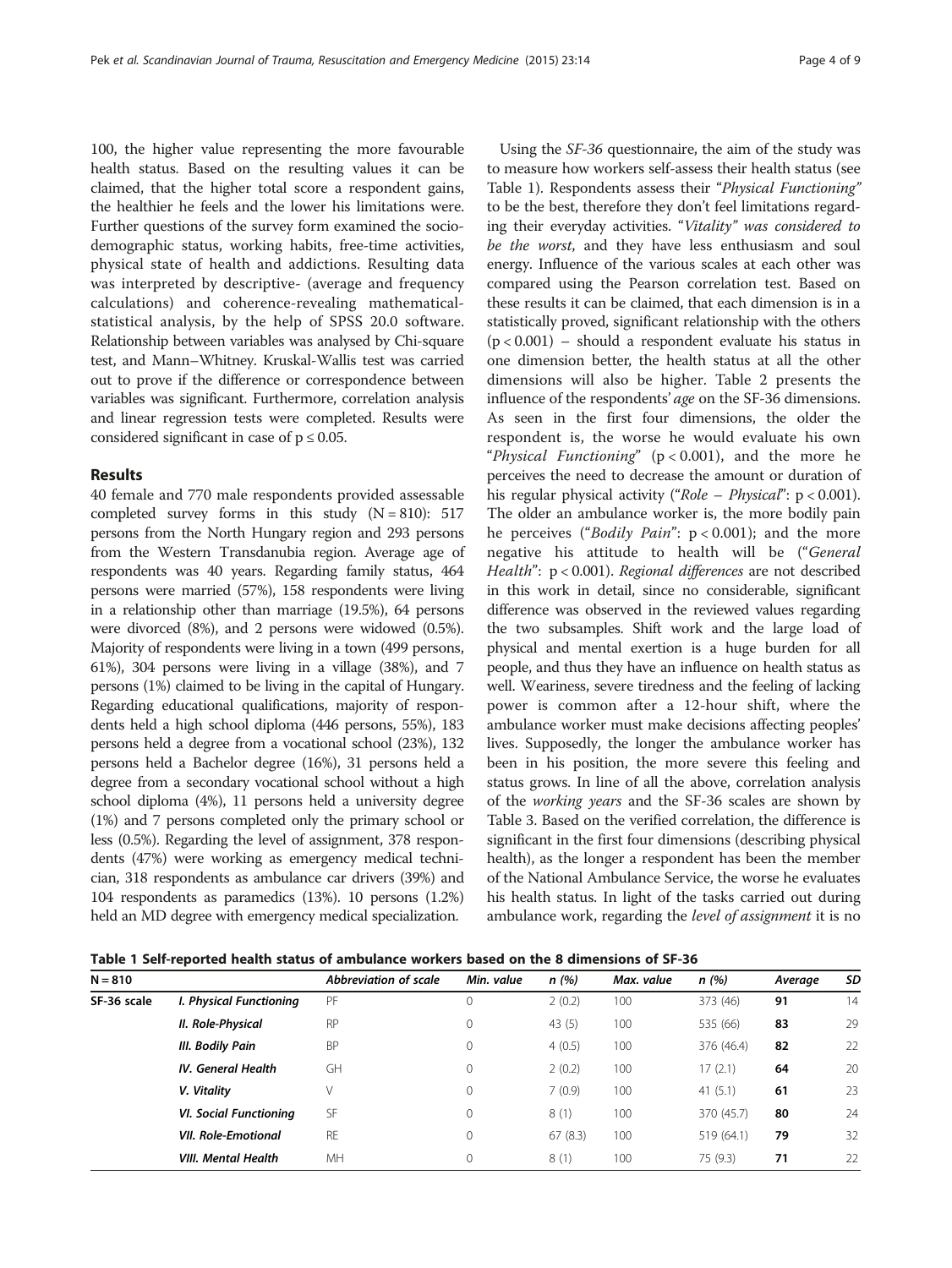<span id="page-4-0"></span>Table 2 Linear Regression between age and SF-36 dimensions among the responding ambulance workers

| $N = 810$   |                            | R     | Sig. $(p)$ |  |
|-------------|----------------------------|-------|------------|--|
| SF-36 scale | I. Physical Functioning    | 0.25  | 0 < 001    |  |
|             | II. Role-Physical          | 0.14  | 0 < 001    |  |
|             | III. Bodily Pain           | 0.15  | 0 < 001    |  |
|             | IV. General Health         | 0.2   | 0 < 001    |  |
|             | V. Vitality                | 0.01  | 0.59       |  |
|             | VI. Social Functioning     | 0.02  | 0.45       |  |
|             | <b>VII. Role-Emotional</b> | 0.03  | 0.314      |  |
|             | <b>VIII. Mental Health</b> | 0.001 | 0.98       |  |

surprise that the ambulance drivers evaluate their status of health the most favorable in all 8 dimensions of the SF-36 (they bear the least professional responsibility, thus they have the fewest decisions to make, and it should also be kept in mind that they have the lowest educational background as well). Parallel to this, emergency medical technicians have the lowest scores at almost all dimensions. Not only the number of years served at the Hungarian National Ambulance Service, but also the characteristics of the current work influence the assessment of workers' health status. In addition to the difficult mental and physical work, many of the workers attend a secondary part-time job, which negatively influences the selfassessment of health status by its' mere existence. Considering the type of the secondary job, those workers seem to evaluate their health status the least favorable, who attends physical and intellectual labour alike. The correlation between the health status assessment and the number of working hours (primary and secondary job) is presented in Table [4.](#page-5-0) Comparing the SF-36 dimensions to the amount of free time (hours/week) by linear regression proved significant correlation  $(p < 0.001)$ , as in the more free time a worker has, the better he evaluates his status of health. Sport is known to be a protective factor in maintaining and keeping good health. Apart from positively influencing the bodily health, physical activity is a great opportunity to regenerate intellectually and mentally, stepping out from the everyday buzz, troubles and problems. Regarding sport habits, the significant difference in case of all dimensions was statistically proved  $(p < 0.001)$ . It can be stated accordingly, that respondents carrying out regular physical activity rate their health better. Alcohol consumption proved to have a statistically significant influence on the subjective health assessment based on all SF-36 dimensions – at each dimension, those respondents rated their health status the most favorable, who never drink alcohol  $(p < 0.001)$ . Respondents who consume alcoholic beverages on a daily basis assess their health the worst, at almost all dimensions. Smoking proved to have a significant affect on subjective health assessment in only one dimension. Those respondents have the most positive attitude to health (IV. "General Health"), who has never been smoking  $(87 \pm 3)$  and those consuming even a package a day proved to have the most negative attitude  $(70 \pm 19)$  (p = 0.003).

Workers with higher BMI or those falling in the WHO-category overweight or obese assess their health status worse, resulting from their physical limitations or even from their bodily pains, exhaustion or their deprived social relationships. BMI, as a continuous and a categorical variable, was compared to all eight dimensions of the SF-36 questionnaire based on the subjective health status assessment. Furthermore Table 3 shows the differences between the objectively measured BMI (continuous variable) and the subjective health aspects. The four factors indicated were analyzed by linear regression. In case of all four dimensions a weak negative correlation was observed between the BMI and the health status assessment, as in respondents with higher BMI scores assess their health status more negatively. The higher a worker's BMI score is, the higher level of daily limitations he is experiencing ("*Physical Functioning*":  $p = 0.001$ ), and the more hardship he finds in carrying out everyday activities ("Role-Physical":  $p = 0.013$ ), parallel to which

Table 3 Influence of age, years served at the HNAS and BMI on self-reported health state among the examined ambulance workers  $(N = 810)$ 

| $N = 810$   |                               | Labour years (Pearson Correlation) |          | <b>BMI (Pearson Correlation)</b> |         |  |
|-------------|-------------------------------|------------------------------------|----------|----------------------------------|---------|--|
|             |                               | R                                  | Sig. (p) | R                                | Sig(p)  |  |
| SF-36 scale | I. Physical Functioning       | $-0.2227$                          | < 0.001  | $-0.112$                         | 0.001   |  |
|             | II. Role-Physical             | $-0.151$                           | < 0.001  | $-0.087$                         | 0.013   |  |
|             | III. Bodily Pain              | $-0.175$                           | < 0.001  | $-0.027$                         | 0.445   |  |
|             | IV. General Health            | $-0.213$                           | < 0.001  | $-0.148$                         | < 0.001 |  |
|             | V. Vitality                   | $-0.023$                           | 0.515    | $-0.043$                         | 0.219   |  |
|             | <b>VI. Social Functioning</b> | $-0.043$                           | 0.225    | $-0.004$                         | 0.92    |  |
|             | <b>VII. Role-Emotional</b>    | $-0.069$                           | 0.051    | $-0.069$                         | 0.05    |  |
|             | <b>VIII. Mental Health</b>    | $-0.05$                            | 0.157    | $-0.041$                         | 0.239   |  |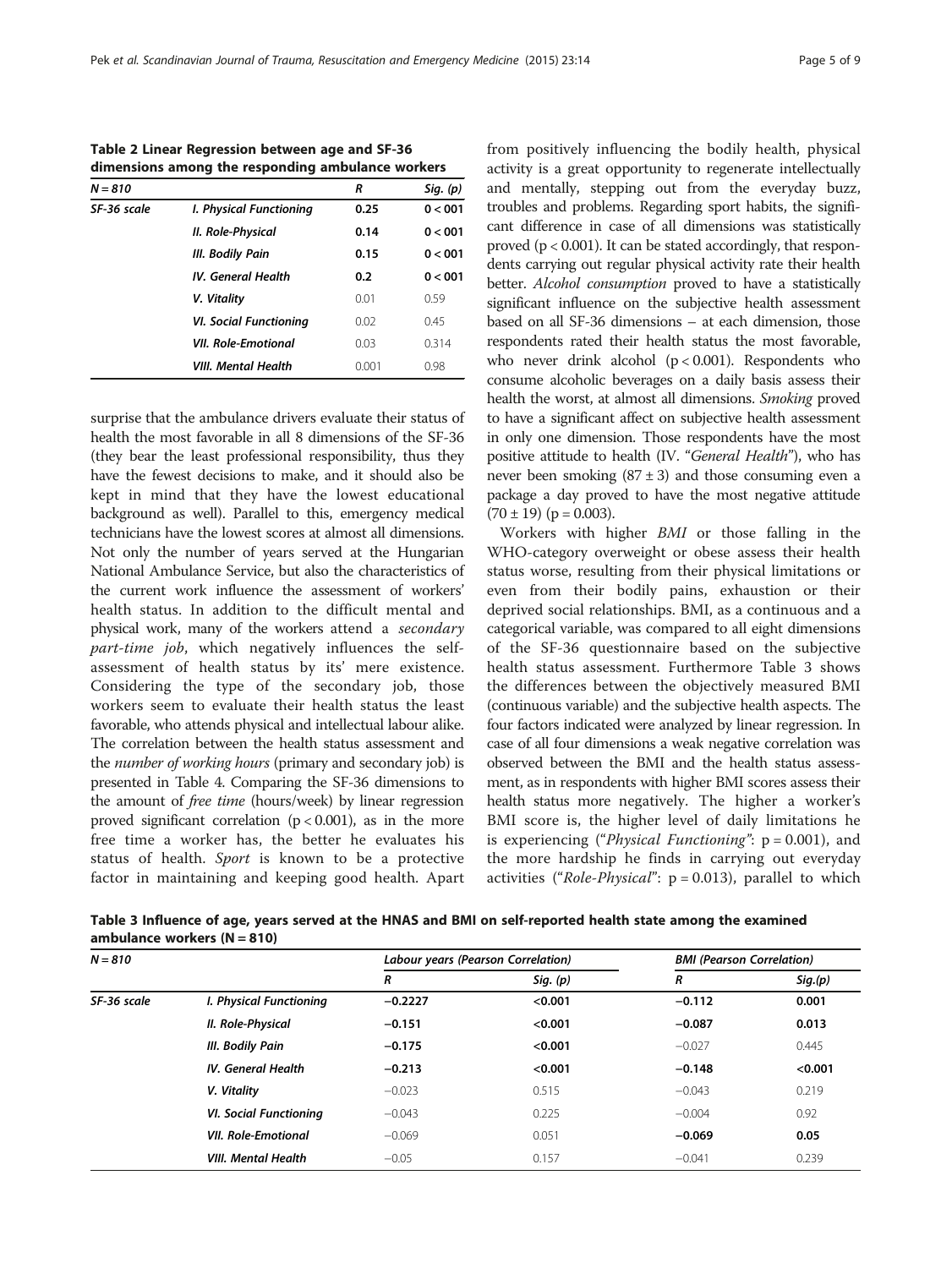| SF-36 scale                   | <b>Monthly hours in</b><br>primary job | <b>Monthly hours in</b><br>secondary job | Weekly hours of<br>physical secondary<br>job | Weekly hours of<br><i>intellectual</i><br>secondary job | Weekly hours of<br>medical secondary<br>job | Weekly hours of<br>non-medical<br>secondary job |  |
|-------------------------------|----------------------------------------|------------------------------------------|----------------------------------------------|---------------------------------------------------------|---------------------------------------------|-------------------------------------------------|--|
|                               | $(N = 810)$                            | $(n = 442)$                              | $(n = 442)$                                  | $(n = 442)$                                             | $(n = 442)$                                 | $(n = 442) (p=)$                                |  |
|                               | $(p=)$                                 | $(p=)$                                   | $(p=)$                                       | $(p=)$                                                  | $(p=)$                                      |                                                 |  |
| I. Physical Functioning       | 0.243                                  | 0.062                                    | 0.206                                        | 0.652                                                   | 0.463                                       | 0.056                                           |  |
| II. Role-Physical             | 0.009                                  | 0.455                                    | 0.213                                        | 0.717                                                   | 0.283                                       | 0.670                                           |  |
| III. Bodily Pain              | 0.570                                  | < 0.001                                  | < 0.001                                      | 0.579                                                   | 0.001                                       | < 0.001                                         |  |
| <b>IV.</b> General Health     | 0.065                                  | 0.005                                    | 0.002                                        | 0.484                                                   | 0.011                                       | 0.002                                           |  |
| V. Vitality                   | 0.014                                  | < 0.001                                  | 0.006                                        | 0.123                                                   | < 0.001                                     | 0.059                                           |  |
| <b>VI. Social Functioning</b> | 0.204                                  | 0.001                                    | 0.029                                        | 0.919                                                   | < 0.001                                     | 0.230                                           |  |
| <b>VII. Role-Emotional</b>    | 0.122                                  | 0.186                                    | 0.909                                        | 0.762                                                   | 0.063                                       | 0.985                                           |  |
| <b>VIII. Mental Health</b>    | 0.213                                  | < 0.001                                  | 0.040                                        | 0.744                                                   | < 0.001                                     | 0.254                                           |  |

<span id="page-5-0"></span>Table 4 Correlation of the SF-36 dimensions to the type of work and the amount of working hours among ambulance workers

the workers rate their "General Health" worse as well (p < 0.001) (Table [3](#page-4-0)). Furthermore, the higher a worker's BMI is, the worse he would assess his mental health ("Role-Emotional":  $p = 0.050$ ). On the other hand, BMI categories showed a significant difference in case of only two dimensions. In the dimension of "Physical *Functioning*" ( $p < 0.001$ ) it can be observed that the subjective assessment of health is the highest when

the respondent's BMI falls into the normal category, while the assessment of "General Health" is the best when the respondent's BMI falls into the category of normal or slightly underweight  $(p = 0.017)$ .

### **Discussion**

The results of the examinations completed and the personal feedbacks both confirm that the research among

| Table 5 Comparison of variables in connection with health status among ambulance workers and the Hungarian |  |  |  |
|------------------------------------------------------------------------------------------------------------|--|--|--|
| population                                                                                                 |  |  |  |

| <b>Examined variable</b>      |                                   | Hungarian population |                |           | <b>Ambulance workers PTE</b> |              |           |  |
|-------------------------------|-----------------------------------|----------------------|----------------|-----------|------------------------------|--------------|-----------|--|
|                               |                                   | (EHIS 2009.)         |                |           | FHSc. 2012.                  |              |           |  |
|                               |                                   | $(N = 5051)$         |                |           | $(N = 810)$                  |              |           |  |
|                               |                                   | Male (%)             | Female (%)     | Total (%) | Male (%)                     | Female (%)   | Total (%) |  |
| <b>Health status</b>          | Very good, good                   | 58.9                 | 50             | 54.2      | 75.8                         | 87.5         | 76.5      |  |
|                               | Satisfactory                      | 29.4                 | 32.7           | 31.1      | 21.8                         | 7.5          | 21        |  |
|                               | Bad, very bad                     | 11.7                 | 17.3           | 14.7      | 2.4                          | 5            | 2.5       |  |
| Limitations due health status | Severely limited                  | 8.1                  | 9.1            | 8.6       | $\overline{2}$               | 7.5          | 2.2       |  |
|                               | Limited, but not severely         | 28.5                 | 36             | 32.5      | 44.7                         | 42.5         | 44.6      |  |
|                               | <b>Not limited</b>                | 63.4                 | 54.9           | 58.9      | 53.3                         | 50           | 53.2      |  |
| <b>BMI</b>                    | <b>Underweight</b>                | 1.5                  | 4.9            | 3.2       | 0.5                          | 2.5          | 0.6       |  |
|                               | Normal weight                     | 37.7                 | 45.2           | 41.4      | 23                           | 60           | 25        |  |
|                               | Overweight                        | 39.4                 | 31.1           | 35.2      | 47                           | 20           | 45.7      |  |
|                               | Obese                             | 21.5                 | 18.9           | 20.2      | 29.5                         | 17.5         | 28.7      |  |
| Smoking                       | Regularly                         | 33                   | 22             | 27        | 31                           | 25           | 30.9      |  |
|                               | <b>Occasionally</b>               | 4                    | 14             | 18        | 35.75                        | 35           | 35.6      |  |
|                               | Quitted                           | 23                   | $\overline{4}$ | 5         | 33                           | 40           | 33.3      |  |
|                               | Never smoked                      | 40                   | 60             | 50        | 0.25                         | $\mathbf{0}$ | 0.2       |  |
| Alcohol consumption           | Consumes often, in great quantity | nd                   | nd             | 4         | 6,5                          | $\mathbf{0}$ | 6.1       |  |
|                               | Consumes in modest quantity       | nd                   | nd             | 15        | 51                           | 47,5         | 50.7      |  |
|                               | Consumes rarely                   | nd                   | nd             | 44        | 27,5                         | 37,5         | 28        |  |
|                               | No alcohol consumption            | nd                   | nd             | 37        | 15                           | 15           | 15.2      |  |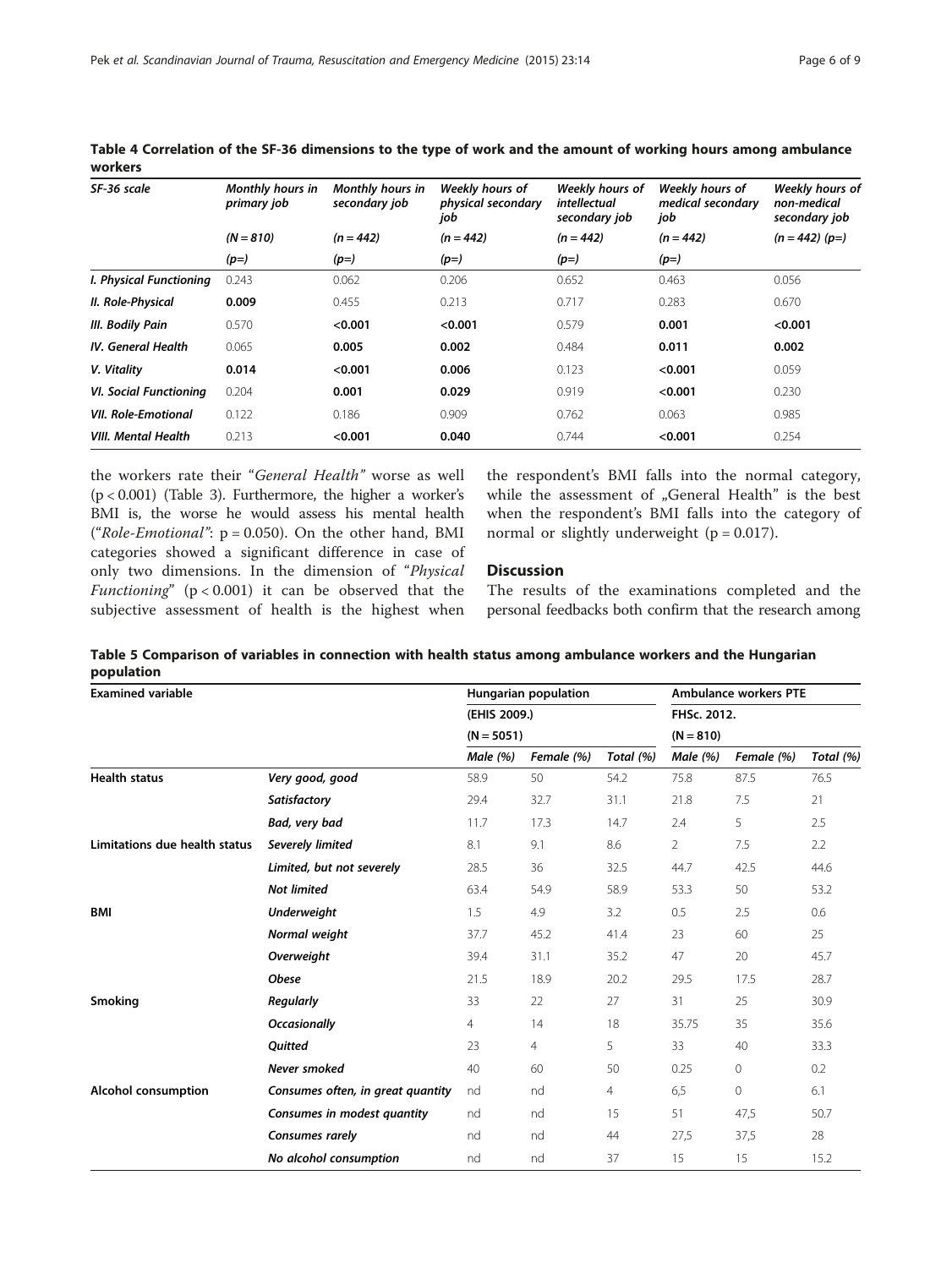ambulance personnel described here is extremely timely and necessary. Although rescue workers are a special group of the Hungarian general population (corresponds to the average socioeconomic status), it was definitely important for us to compare the results we obtained to the average Hungarian population data, which are also based on self-reported data. In our sample the ambulance workers assess their health status much better, than those compared to the most prior Hungarian data (EHIS 2009). Table [5](#page-5-0) presents the most important comparisons. Self-assessment of the health status demonstrated a decreasing tendency by the increase of age among the current sample (SF-36) as well. Regarding the level of limitations as a consequence of health, 46.8% of the workers of HNAS reported, that they experience obstacles in their everyday activities, compared to the 41.1% rate among the general population. This may be the consequence of the above-average BMI score, which is lower in the average population (58.6%) (male: 60%; female 49%) compared to that of the ambulance workers (75%). It is essential to compare the results of this study to the nationwide research carried out in 2008 among ambulance workers, as the socio-demographic homogeneity (in terms of gender, age, place of residence, level of assignment) of the two samples was approximately similar. The research tools in the two studies were similar in terms of items and response options. Distribution of workers with a secondary job was nearly the same (2008: 58.5%; 2012: 54.6%). 65% (138 persons) of the respondents completing the survey tool of the first examination were attending physical secondary jobs and 35% (75 persons) were attending intellectual labour. The same rate in the current study is the following: 67% (296 persons) of the respondents attend physical secondary job only, 26% (115 persons) attend intellectual job only, and 7% (31 persons) of the sample attend both physical and intellectual secondary jobs. The negative influence of additional work on health status (the same way as the number of years served at the HNAS) was detectable in the self assessment as well, since it was proved based on one hypotheses of the current study, that ambulance workers with a secondary job assess their health worse according to the SF-36 questionnaire. This correspondence proved to be significant in the 2008 study as well. Regarding addictions, the number of smokers was higher in our study compared to the previous examination's average (never been smoking or quitted: 2008. 45%; 2012. 33%). Unfortunately, the rate of those who consume alcohol has also been increasing (2008. 17.9%; 2012. 15%). The BMI score that measures nutritional status showed a relatively similar value: the majority of the workers (nearly 75%) were above the normal category  $(BMI > 25 \text{ kg/m}^2)$ . This factor influences the "*Physical* Functioning" ( $p = 0.001$ ), the "Role-Physical" ( $p = 0.013$ ),

the "General Health" (p < 0.001), and the "Role-Emotional"  $(p = 0.05)$  scales negatively based on the SF-36 dimensions. Thus the more chronic (the higher) a worker's BMI is, the less favorable he assess his status of health. Apart from unhealthy eating, decreased physical activity plays a great role in the development of chronic BMI, which showed extremely good result in the current study compared to the 2008 research. The ratio of those carrying out some kind of sporting activity in the 2 regions of Hungary was 59%, while in 2008 the rate didn't reach 10% nationwide. Protective role of sports was apparent in the 2008 examination; however, our study revealed that ambulance workers who carry out some kind of physical activity assess their health status more favorable in all dimensions of the SF-36 questionnaire ( $p < 0.001$ ). In light of the above statements, ambulance workers find their health status to be an obstacle in everyday activities in a lot less instances (2008: 67.6% of respondents find it an obstacle to some extent; 2012: 47%). One conclusion of the current results may be that ambulance worker's health status based on subjective assessment (SF-36) or objective evaluation (BMI) has been improving greatly since 2008. Unfortunately the rate of chronic BMI and the incidence of addictions are still rather high. It is a reassuring result though, that the proportion of those carrying out sporting activities has been expanding fourfold. Protective and reparative effects of physical activity will hopefully soon be represented by the objective indicators and in the self-assessment as well. Several publications of the international scientific literature cover the self-assessment of health status, some specifically examining ambulance workers. In comparison with a 1991 Irish examination looking at ambulance workers' BMI, we may state that in the two Hungarian regions currently examined the ratio of BMI-scores above normal was a lot higher (Belfast: 56% above normal range, 10% of them overweight; in the two regions examined in this study: 75% above normal range, approximately 7% of them overweight) [[35\]](#page-8-0).

## Conclusions

As a final conclusion, we may state that ambulance service in the prehospital care has a great (mainly negative) influence on ambulance workers' objective and subjective health status. Years of labour and the growing number of secondary jobs necessary because of the difficult economic environment influence the workers' health status negatively. Shift work and the increased pace of work may determine nutritional habits and free time activities of the workers, which is mostly apparent in the chronic level of their BMI-s, which can easily be the starting point of metabolic- or cardiovascular diseases. Protective effect of physical activity is worth mentioning, thus it is an important future aim to get more ambulance workers do sports, maybe even among the collective of the ambulance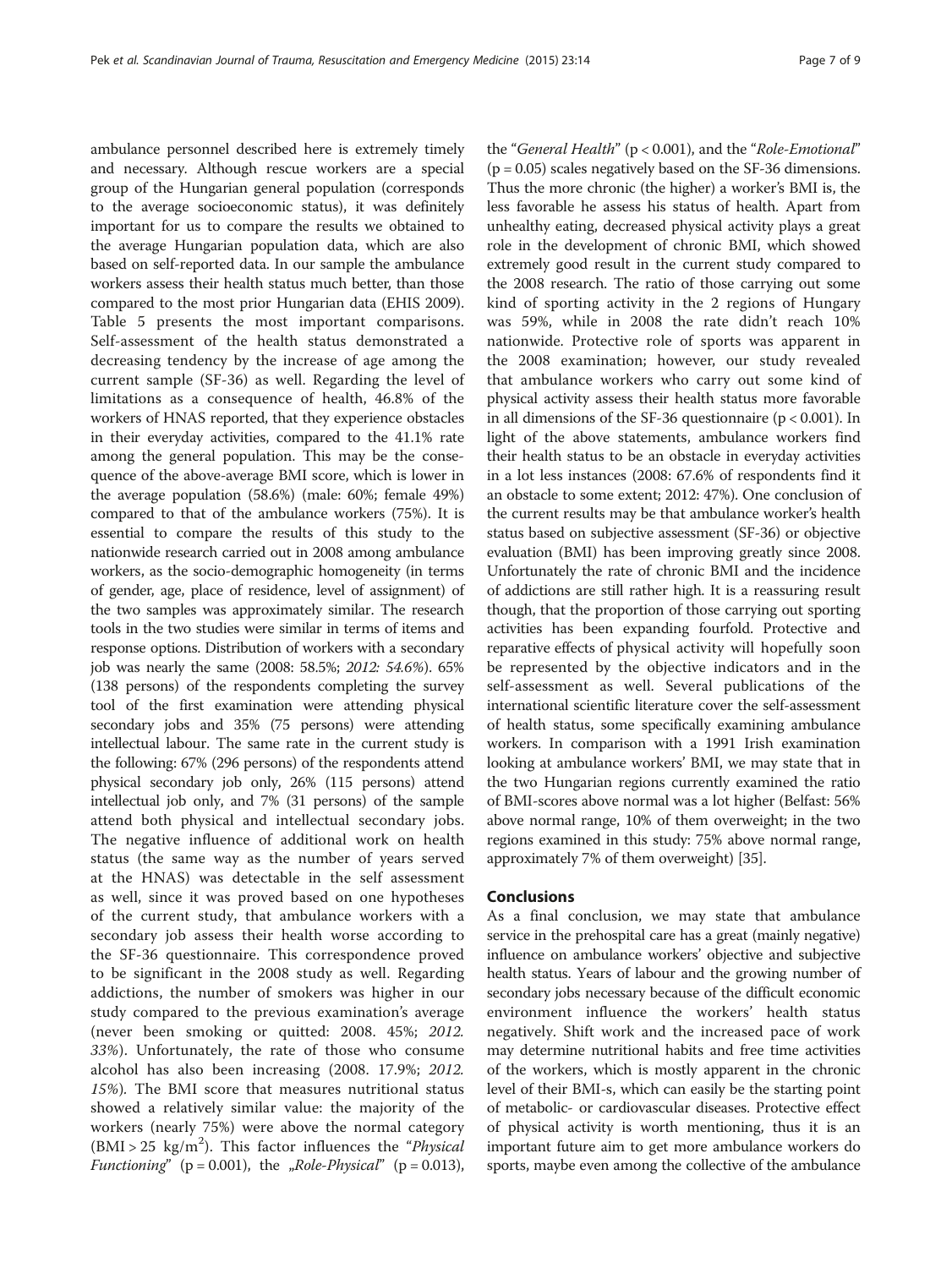<span id="page-7-0"></span>station. We plan to extend our research with the current methodology nationwide, and we would strongly recommend a regular, periodic health status assessment of ambulance workers (maybe even in a well organized manner), similarly to the assessments of the general population. After a nationwide study we definitely want to assess the health status of administrative rescue workers, as well as an assessment with objective parameters among rescue workers (laboratory tests and physical/endurance assessment).

#### Limitations

Our findings should be interpreted within the context of some limitations. Our literature search was performed by the university provided electronic databases, a fact that may have excluded us from identifying all studies on this topic. Nevertheless, the chosen databases are among the most adequate and representative sources in the field of psychometric measurement of mental health. Further, this study has a cross-sectional design that relied on self-report data. A longitudinal cohort study may be more appropriate to examine the relationship among different aspects of perceived health [\[36\]](#page-8-0). The research tool we have choosen has a number of advantages and drawbacks. The SF36 questionnaire is easy to understand, easy to use, can be filled quickly. It measures well the functional status and mental well-being as well. Suitable for assessment of healthy and sick populations over the age of 14. Also suitable for international comparisons as well since it has been standardized more than 50 languages [\(www.sf-36.org](http://www.sf-36.org)). It measures self-reported health, so subjectivity can be an advantage, but the lack of objectivity is the drawback. Knowing this maybe the respondents incorrectly considered their actual health status better than the general population (they do not dare to admit the truth). Despite these limitations, we were able to demonstrate that ambulance personnel in general have a worse vitality and secondary job deteriorates their self-perceived health. These results indicate the need for improving healthier work place strategies.

#### Abbreviations

BMI: Body-mass index; EHIS: European health interview survey; HNAS: Hungarian National Ambulance Service Hungarian Central Statistical Office (HCSO); IQOLA: International quality of life assessment project; PTSD: Posttraumatic stress disorder; SF-36: Short form-36 health survey questionnaire.

#### Competing interests

The authors declare that they have no competing interests.

#### Authors' contributions

EP and JB contributed to study conception and study design, collection of data, interpretation and preparation of the manuscript. JM and BB contributed to study conception and study design, analysis and interpretation of data and revision of the manuscript. KF and GCSG contributed to study design and revision of the article. All authors have read and approved the manuscript for publication.

#### Acknowledgements

Special thanks to the ambulance personnel and the management of the National Ambulance Service in Hungary for the participation in this study.

#### Author details

<sup>1</sup> Faculty of Health Sciences, Institute of Emergency Care and Health Pedagogy, University of Pecs, 4 Vorosmarty street, H-7621 Pecs, Hungary. <sup>2</sup> Faculty of Health Sciences, Institute of Sport Sciecnes and Physiotherpy University of Pecs, 33 Landorhegyi street, H-8900 Zalaegerszeg, Hungary.

#### Received: 31 March 2014 Accepted: 5 January 2015 Published online: 08 February 2015

#### References

- 1. Mattke S, Balakrishnan A, Bergamo S. A review of methods to measure health-related productivity loss. Am J Manag Care. 2007;4:211-7.
- 2. Plat MJ, Frings-Dresen MHW, Sluiter JK. A systematic review of job-specific worker's health surveillance activities for fire-fighting, ambulance and military personnel. Int Arch Occup Environ Health. 2011;84:839–57. 10.1007/s00420-011-0614-y.
- 3. Boreham CAG, Gamble RP, Wallace WFM. The health status of an ambulance service. Occup Med. 1994;44:137–40. 10.1093/occmed/44.3.137.
- 4. Marton-Simora J, Gyerman O. Poszttraumás stressz a budapesti mentődolgozók körében. (Post-traumatic stress among Budapest ambulance workers). Nővér (Hungarian J Nursing Theory and Practice). 2008;4:10–9.
- 5. Pek E, Nagy G, Betlehem J. Élvezetiszerek és a Posttraumás stressz szindróma összefüggései mentődolgozók körében. (PTSD and Drug use among ambulance workers). Nővér (Hungarian J Nursing Theory and Practice). 2011;4:11–9.
- 6. Acs P, Stocker M, Olah A. ASTRACT Applied studies in agribusiness and commerce. AgEcon. 2013;1:5–14.
- 7. Egészségfelmérés ELEF 2009. (Health survey EHIS 2009). Statisztikai Tükör, Központi Statisztikai Hivatal (Hungarian Central Statistical Office). Budapest. 2010;4:50.
- 8. Hegedus K, Kopp M. Egészségesebbek-e az egészségügyben dolgozók? Összehasonlító vizsgálat (2002–2006). (Are health workers healthier? A comparative study (2002–2006). Nővér (Hungarian J Nursing Theory and Practice). 2008;1:3–9.
- 9. Hegedus K, Risko A. A súlyos betegekkel foglalkozó egészségügyi dolgozók testi és lelki állapota. (Physical and mental condition of health workers they dealing with the serious patient). Lege Artist Medicine. 2004;11:786–93.
- 10. Juhasz Z, Simon M. Az életmód és az egészségi állapot jellemzői a Dél-Alföldi Regionális Mentőszervezet dolgozóinál. (The characteristics of lifestyle and health status of the ambulance workers, who work in the Southern Great Plain Region). Magyar Mentésügy. 2006;1–4:98–105.
- 11. Betlehem J, Göndöcs Z, Horvath A. A kivonuló mentődolgozók egészségi állapotának néhány jellemzője 2008-ban hazánkban. (Main characteristics of the health status of rescue workers in our country in 2008). Magyar Mentésügy. 2008;1–4:80–92.
- 12. Betlehem J, Göndöcs ZS, Jeges S. A kivonuló mentődolgozók egészségi állapotát befolyásoló főbb tényezők hazánkban (Major contributing factors of self perceived health in Hungarian ambulance personnel). Orvosi Hetilap (Hungarian Medical J). 2010;51:2089–98.
- 13. Jonsson A, Segesten K. Daily stress and concept of self in Swedish ambulance personnel. Prehosp Disaster Med. 2004;3:226–34. 10.1017/S1049023X00001825.
- 14. van der Ploeg E, Kleber RJ. Acute and chronic job stressors among ambulance personnel: predictors of health symptoms. Occup Environ Med Suppl. 2003;1:i40–6. 10.1136/oem.60.suppl\_1.i40.
- 15. Aasa U, Kalezic N, Lyskov E, Angqusi A-K, Barnekow-Bergkvist M. Stress monitoring of ambulance personnel during work and leisure time. Int Arch Occup Environ Health. 2006;1:51–9. 10.1007/s00420-006-0103-x.
- 16. Essex B, Scott LB. Chronic stress and associated coping strategies among volunteer EMS personnel. Prehosp Emerg Care. 2008;1:69–75. 10.1080/10903120701707955.
- 17. DiMaggio C, Galea S, Richardson L. Emergency department visits for behavioral and mental health care after a terrorist attack. Ann Emerg Med. 2007;50(3):327–34. 10.1016/j.annemergmed.2006.10.021.
- 18. DiMaggi C, Galea S, Emch M. Spatial proximity and the risk of psychopathology after a terrorist attack. Psychiatry Res. 2010;176(1):55–61.